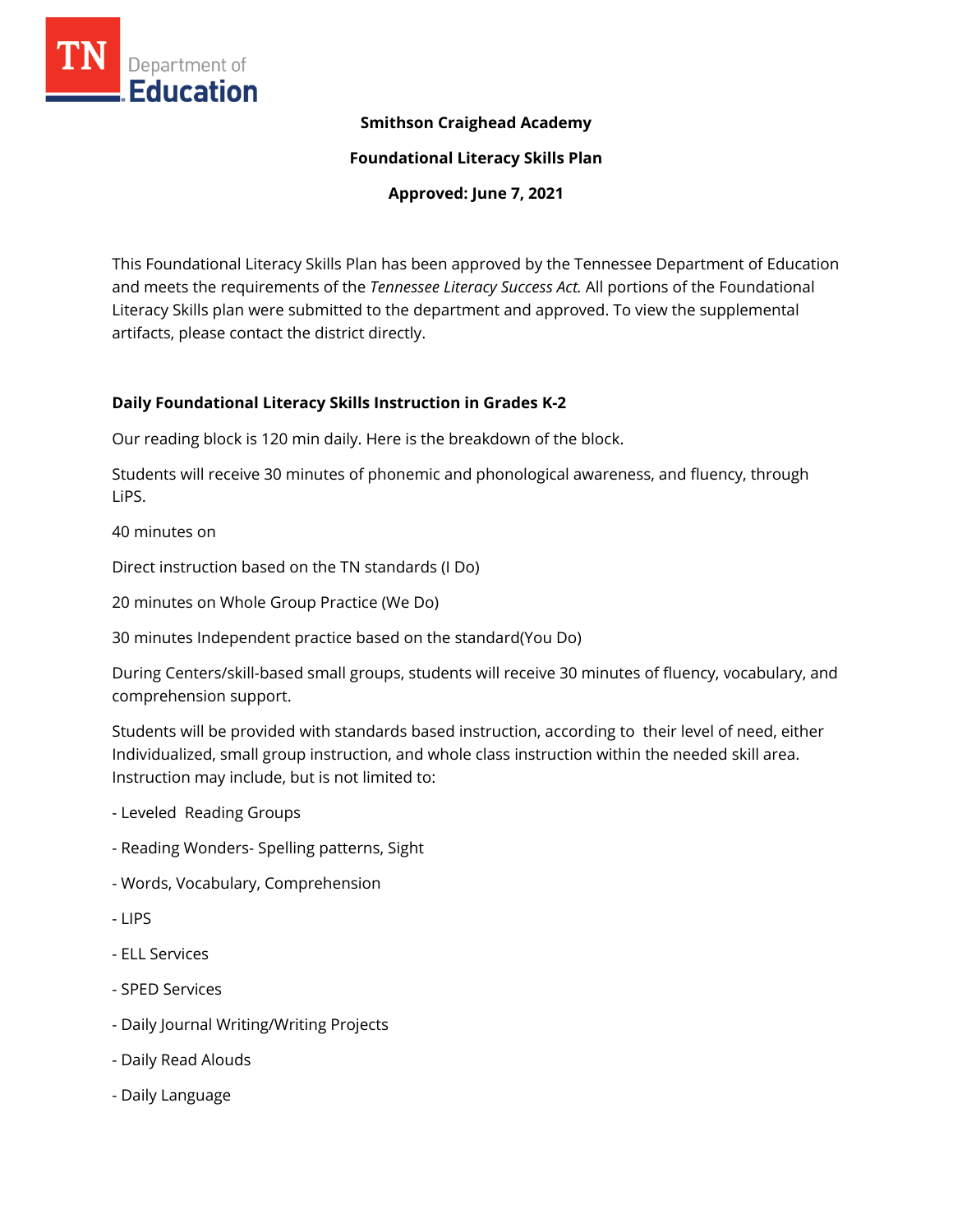

- Grammar
- Spiral Review
- Read connected text daily
- Phonological Awareness:
- Daily sound/symbol correspondence, blending
- Teach how to read words in isolation and in text.
- Teach Word parts
- Sound/symbol correspondence
- Reading Comprehension
- Choral Reads
- Set the stage for learning:
- Communicate lesson goals to students and focus on how we can reach the student through engaging and relative topics.
- Teacher modeling with plenty of classroom practice with the focus on a gradual release of responsibility.
- Evaluate, support, check by asking questions
- Provide feedback both positive and constructive improvements,
- During Narrative and Info Text provide examples of real life examples when teaching.
- Using IReady diagnostic assessments to ascertain the needs of all students and adjust lessons accordingly
- Daily Writing with progression towards sentence structure to paragraphs using topics that are of interest to students.
- Fluency practice
- Word work
- phonics/phonemic awareness (LIPS)
- Sentence development (daily writing practice)
- The changes for next year will be in professional development for improving literacy teaching. Additionally, a comprehensive literacy curriculum is planned for 2021-2022.
- Introduction of 360 Program methods. Integrate LiPs program at onset of school year, and ongoing professional development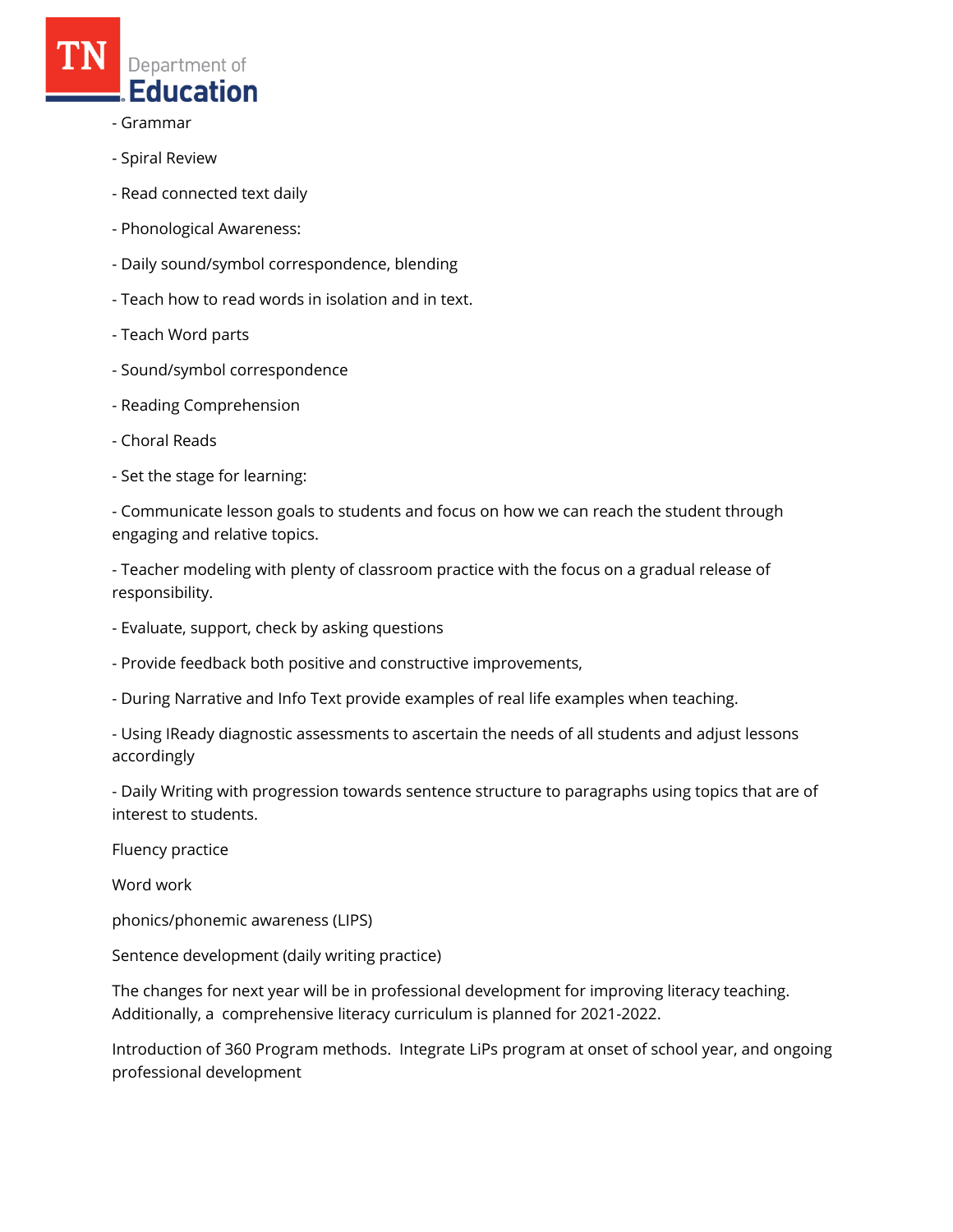Department of **Education** 

### **Daily Foundational Literacy Skills Instruction in Grades 3-5**

All instruction is aligned with the TN State Standards and include morphology, spelling, writing and fluency. Evidence based methods of instruction are used as outlined in LiPS, our phonics/phonemic awareness, and spelling program and Reading Wonders, our primary ELA curriculum for fluency, comprehension, and vocabulary. Students receive 30 minutes of fluency, phonological, and phonemic awareness instruction in addition to spelling through LiPS. Students receive grammar/writing/ instruction 20 minutes a day through Reading Wonders. During small groups, students receive an additional 20 minutes of foundational skills through spelling and decoding words based on specific vowel and consonant patterns, high-frequency word fluency, vocabulary instruction and comprehension support. Foundational skills are taught in isolation, but are also embedded through the majority of the lessons in ELA. LiPS Phonics Reading Wonders-Spelling patterns, Grammar taught in conjunction with writing I-ready. Currently, our school instructs up to grade four. We do not have grade five.

### **Approved Instructional Materials for Grades K-2**

McGraw Hill - K-5 Wonders

### **Approved Instructional Materials for Grades 3-5**

McGraw Hill - K-5 Wonders

## **Additional Information about Instructional Materials**

We also use LiPs Phonics.

# **Universal Reading Screener for Grades K-5. This screener complies with RTI<sup>2</sup>and Say Dyslexia requirements.**

Easy CBM

I-Ready

### **Intervention Structure and Supports**

In the fall, students are given universal screeners: Easy CBM and IReady to determine which students have a significant reading deficiency or are at-risk. Our grade-level teachers and principals review universal screener data to determine students who score at least one grade level below their current grade. Those students demonstrating need are classified as in need of Tier II or Tier III instructions. Diagnostic data is used to determine specific skill deficits in order to best assign students to small groups with an intervention that will narrow skill gaps. Students receive daily, small-group instruction for 60 minutes in their areas of greatest deficit. Students classified as Tier II or Tier III receive reading intervention in small groups (ranging in size from 6-12 students) which are taught by two certified teachers. We have research-based options for reading intervention support available to our students who are "at-risk" and/or who have been identified with a significant reading deficiency. We use the Reading Wonders curriculum, as well as the IReady reading program which monitors skill gaps of groupings of students as well as provides lessons and activities that directly address skill gaps. If interventions are not proving to be effective, more comprehensive strategic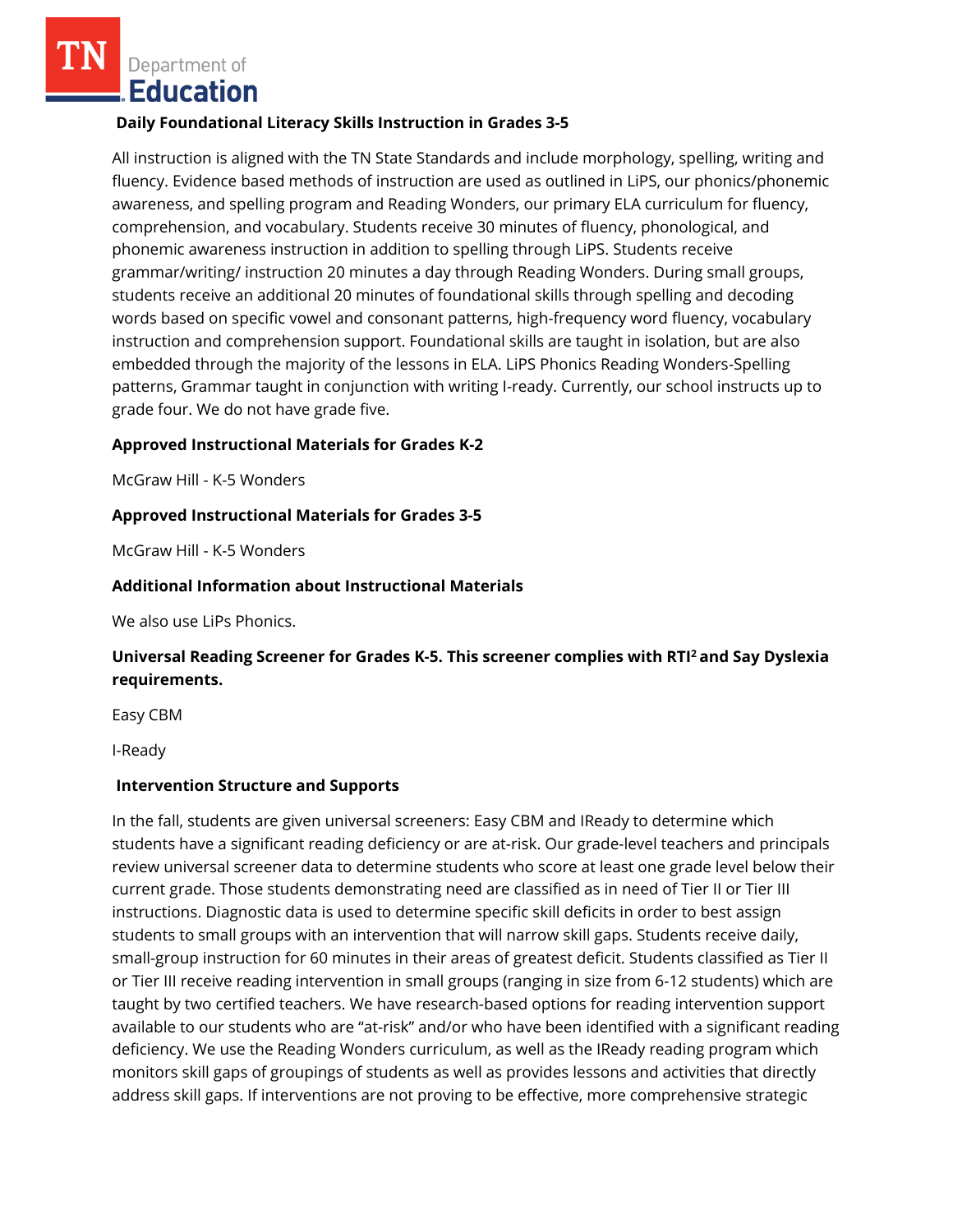Department of Education

interventions (small group instruction through centers, targeted skill remediation, specific IReady lessons, one-on-one intervention) become an option. Grade level data teams meet every two weeks to determine if a change in the intervention or the person providing the intervention is warranted. During this time, teams review bimonthly student assessment data and determine changes in groupings or interventions. Our students receive explicit instruction in their area of deficit in small groups using research-based materials and strategies. These students are also screened using additional survey level assessments to determine if they have characteristics of dyslexia. Students who do demonstrate those characteristics receive intensive intervention as outlined in the Say Dyslexia Law using programs that meet the law's requirements. Our district uses IReady's dyslexia screener, and notifies families of students who demonstrate characteristics of dyslexia. As required by the "Say Dyslexia" law (T.C.A. § 49-1-229), these survey-level assessments for reading explicitly measure characteristics of dyslexia to include: phonological and phonemic awareness, sound symbol recognition, alphabet knowledge, decoding skills, rapid naming, and encoding skills. Intervention takes place daily during a grade-level time in the master schedule designated just for RTI. When students are in their RIT groups, they work on activities and assignments that make them stronger in that skill. See examples below: Deficit Specifics Intervention Phonological Awareness Has difficulty in identifying Rhyming Words /initial consonant Tier III Instruction provided using LiPS to address rhyming words and initial consonant Phonemic Awareness Difficulty in identifying letters and the sounds they make Tier III instruction provided using LiPS phonics & IReady phonics program and Reading Wonders & IReady phonics lessons High Frequency Words Identifying words like A, I, to, us, me, you " "

## **Parent Notification Plan/Home Literacy Reports**

Our district notifies parents in grades K-4 if their child is "at-risk" or has a significant reading deficiency (as evidenced by students scoring at least one grade level below their current grade) immediately completing our fall universal screening. Students' scores are communicated in parentfriendly language that provides a clear explanation of student skill gaps and the depth and extent of student needs (see sample parent letter in attachments). Parents are told what intervention their student will receive and the amount of time each day (60 minutes) the students will receive services. This is coupled with a description of the importance of being able to read proficiently by the end of 3rd grade. The district defines how students are assessed and what a "significant reading deficiency" means. Parents are subsequently notified of their child's progress every 4 ½ weeks via progress reports or report cards. In the parent notifications/ communication, data teams note any changes being made if the child is not showing sufficient progress as evidenced by progress monitoring and universal screening data as well as recommended activities (free, no-cost resources provided by TDOE and Reading 360 initiative) that will support students in the area of deficit. These communications go out to parents with students in grades K-4 at least quarterly. Finally, our district engages our parents in supporting reading interventions at home. We host a Literacy Night during the fall semester to inform and educate our parents on how to read reports, check IReady portal, and introduce parents to free reading resources. Parents have access to IReady reports that identify domains of strength and weakness. So, for example, parents receive notification of the 1) deficit (e.g., phonological awareness), 2) specific skill deficit (e.g., has difficulty identifying rhyming words) and 3) intervention. Parents have access to bimonthly IReady assessment data, so they can understand how their students are progressing overall and on specific skill deficits. In addition,